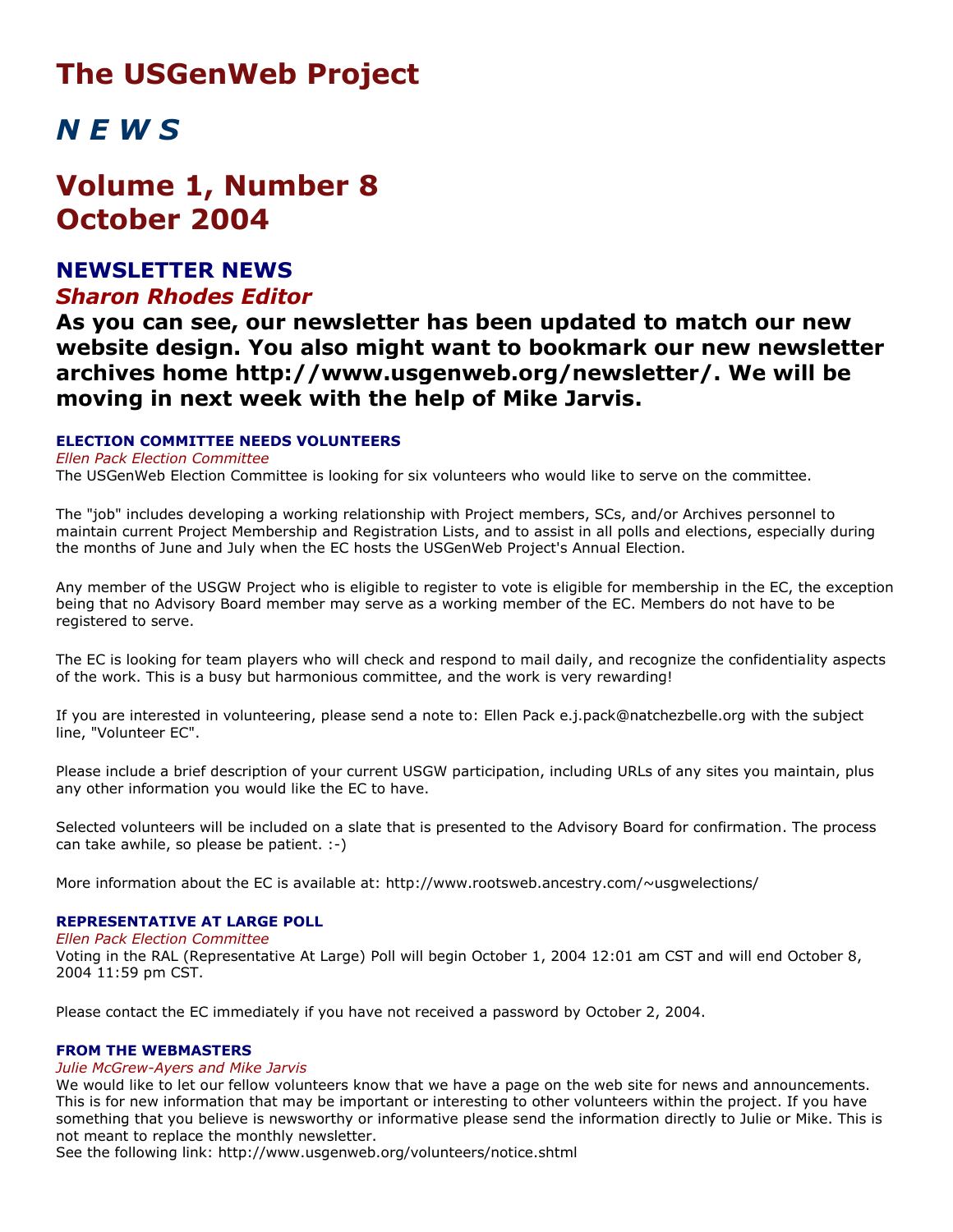We would also like to let everyone know that we will begin highlighting a different county within the project each week. These counties will be selected by the Webmasters and a link to these will be placed on our research page and perhaps the homepage as well. We welcome anyone from within or outside the project to make suggestions or submissions of some of your favorite counties for our review. We have been impressed and inspired by county sites that we have visited and would like to share our discoveries! http://www.usgenweb.org/about/webmasters.shtml

### **EVALUATING GENEALOGY WEB PAGES (PART 1)**

#### *Greta Thompson Copy Editor*

We've probably all heard warnings about the information on the Internet. Sure, there's good stuff, but there's bad stuff too, including information that's out-of-date, biased, disorganized, incomplete, erroneous, plagiarized, misinterpreted, miscopied, and deliberately misleading. How do we know which is which?

The answer to that question concerns us when we're deciding whether to add some data to our web pages and when we're trying to decide whether Great Grandma Esther's birth date and place according to the census is right or whether the date and place in the letter that Great Grandpa wrote to Uncle Robert is the correct one. As information seekers and information providers we need to be skeptical and cautious.

Fortunately, a lot this pageof resources are available to help us separate the good and the bad.

#### As information providers

Some of the help available to us as volunteer coordinators comes in the form of requirements: the USGenWeb page requirements for counties and for state coordinators and the additional requirements that states make, e.g., California, Iowa, Maryland, and Florida. Sometimes those requirements seem like a nuisance, interfering with our imaginative page designs and freedom of expression; but in fact they tell visitors that they'll find a baseline of useful information on these sites. That promise is symbolized by the logos we display, logos that give our individual work some authority and legitimacy. We gain more than we lose by meeting the requirements.

Other help is available in the online tutorials that tell us how to design good web sites. Two of the best are Cyndi's Genealogy Home Page Construction Kit and the Guidelines for Publishing Genealogy Pages on the Net by the National Genealogy Society. One of my favorite tips from Cyndi's Construction Kit, by the way, is "Always spell the word "genealogy" correctly," and it's mortifying to notice how many people hosting pages don't.

There are also guidelines for special topics. For example, according to Jakob Nielsen, writing for the web is not the same as writing for a print publication. Take a look at "How Users Read on the Web," which begins with the sentence, "They don't." http://www.useit.com/alertbox/9710a.html . This often-referenced article is one of Nielson's "Alertbox: Current Issues in Web Usability" columns. To browse others, go to http://www.useit.com/alertbox/.

Cyndi's Construction Kit lists many other sites on special topics, as well as her own lists of Dos and Don'ts; and a simple Google search will often turn up more. Don't forget that one of the best tools is browsing other county web pages. I'm always amazed at the wonderful ideas and methods for presentation of data that I find when I go sitehopping.

A book to read on designing good web sites is Don't Make Me Think: A Common Sense Approach to Web Usability by Steve Krug. It's short, easy to read, full of great advice, and funny. Whether you're a beginner or an old hand, if you want to improve your website, this is one of the best investments you can make. But don't take my word for it. Read the reviews on Amazon.com, and then head for the library or buy it.

And of course, we can learn a great deal about what we ought to provide from our experience in searching the web for our own or someone else's family history.

Next time I'll take a look at evaluating the sites we search.

URLs for sites mentioned in the article:

USGenWeb requirements for counties: http://www.usgenweb.com/volunteers/CCguidelines.shtml

USGenWeb requirements for states: http://www.usgenweb.com/volunteers/SCguidelines.shtml

California requirements: http://cagenweb.com/rules.htm

Iowa requirements: http://iagenweb.org/state/rules.htm

Maryland requirements: http://www.mdgenweb.org/guidelines.htm

Florida requirements: http://www.rootsweb.ancestry.com/~flgenweb/volunteers/adoptioninfo.html Cyndi's Genealogy Home Page Construction Kit: http://www.cyndislist.com/construc.htm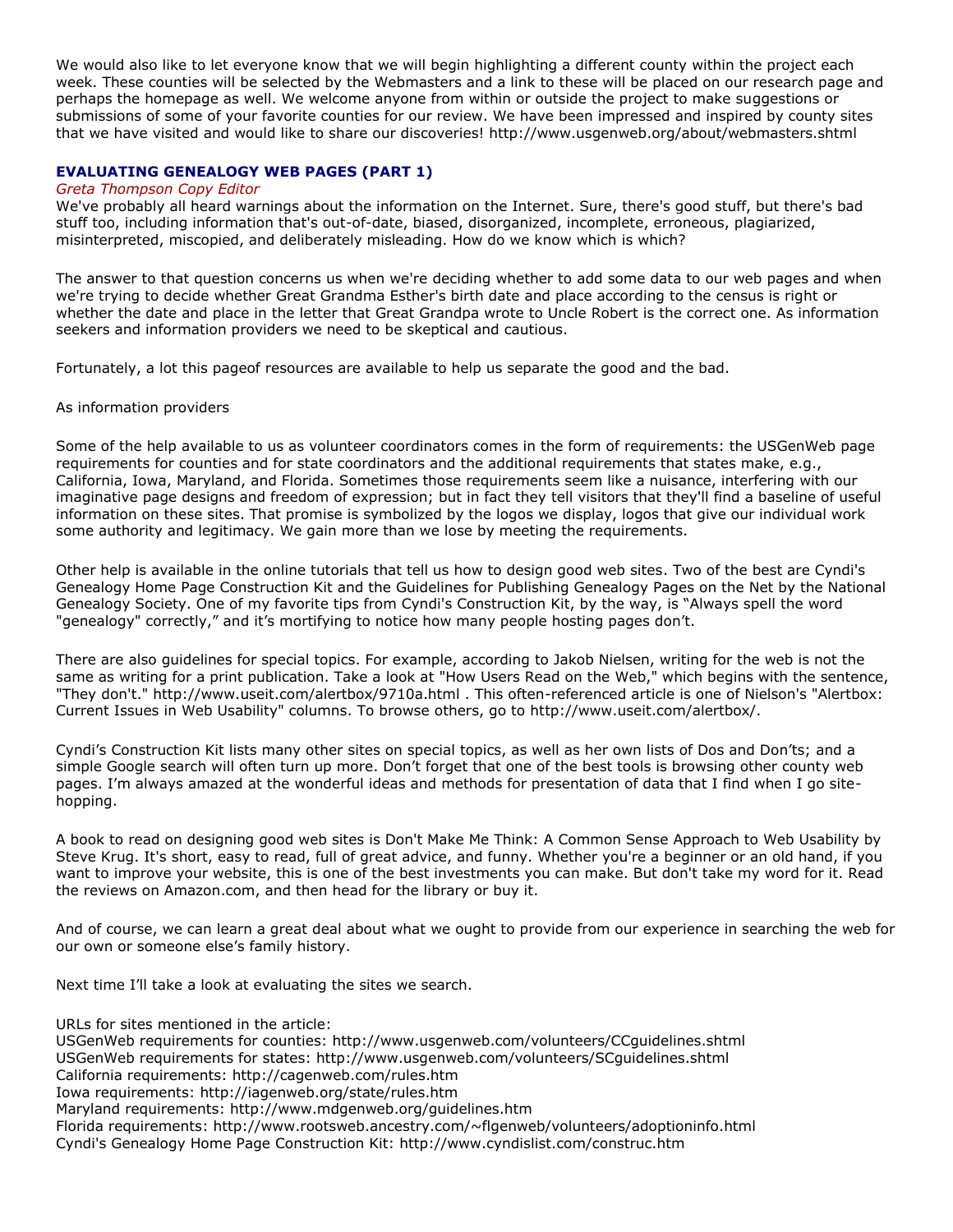National Genealogy Society's Guidelines for Publishing Genealogy Pages on the Net: http://www.ngsgenealogy.org/comstandweb.htm

# **CITING SOURCES**

#### *Sharon Rhodes Editor*

There are many documentation styles. I'm not going to try to tell you which one you should use because that is determined by your purpose. For example: if you are writing for the NGS you should contact them to determine which style they recommend. My objective is to provide a simple way of recording sources. With this format you, and everyone else, will be able to find the source again. And, you will have the information you need for the documentation style you choose.

# **Format (based on the Turabian/Chicago Documentation Styles):**

Record each of the following that applies to your source.

Author(s). Title. Article Title. Periodical Title :Volume.Issue Page(s). Pub Place: Publisher or Name of Website, Publication or Web Posting Date. Host. Other (Access Date). Web Address

# **EXAMPLES:**

#### **Internet- Article on a Webpage:**

Mackey, Ronald S. "Margaret Mahagan." Orphan Train, an IAGenWeb Special Project, ed. Tina Vickery. IAGenWeb.org. Accessed 25 Sep. 2004. http://iagenweb.org/iaorphans/surname.shtml#twombley

#### **Internet- Periodical in a Database:**

DeBow, J. D. B. "Origin of the American Indians." Debow's Review, Agricultural, Commercial, Industrial Progress and Resources 3.6 565-574. June 1847. University of Michigan, Making of America Books and Journals. Accessed 25 Sep. 2004. http://name.umdl.umich.edu/acg1336

### **Internet- Book in a Database:**

Hazard, Samuel. Annals of Pennsylvania, from the Discovery of the Delaware. p. 608. 1850. University of Michigan, Making of America Books and Journals. Accessed 25 Sep. 2004. http://name.umdl.umich.edu/aav8575

#### **Book:**

Cummings, Warren D. Sussex County, A History. (np) 1964. Rotary Club of Newton, NJ.

#### **Periodical:**

DeBow, J. D. B. "Origin of the American Indians." Debow's Review, Agricultural, Commercial, Industrial Progress and Resources 3.6 : 565-574. Jun. 1847.

# **Newspaper:**

Mrs. F.M. Mathers obituary. Rockford (IA) Register. p. 4. 5 Apr. 1895

#### **Letter:**

Emmet H. Bell letter to Mr. Frank Berk. 29 Nov. 1909. Letter from Emmet in Newton, NJ to his Uncle Frank in Rockford, IA. Photograph copy of letter and postmarked envelope received from Carol Cook of (address and email).

#### **Vital Record:**

Marriage record for George E. Bestland and Johanna Ellingson. 25 Mar. 1887. Yellow Medicine County, Minnesota. County Recorder's Office, Redwood County, MN. Certified copy in my possession.

If you have a source not listed here you can follow the format. A speech, for example, would be cited as: speaker's name. "title of Speech" or description (keynote etc.). building/place, city. meeting and organization. date.

If you are not writing for any specific organization then the Turabian, Chicago, Turabian/Chicago or MLA style would suffice.

Here are a few sites to help with proper citations. http://www.lib.usm.edu/research/guides/turabian.html http://www.liu.edu/cwis/cwp/library/workshop/citation.htm http://owl.english.purdue.edu/handouts/research/index.html

-------------------------------------------------------------------

You are receiving this newsletter because you are a member of The USGenWeb Project. For address changes, or to be added to or removed from the mailing list visit the EC WebSite http://www.rootsweb.ancestry.com/~usgwelections/ and contact your EC Rep.

To submit articles, letters and ideas, write to sharon@marshallnet.com The USGenWeb NEWS is archived at http://www.usgenweb.org/newsletter/

-------------------------------------------------------------------

NEWSLETTER STAFF Editor: Sharon Rhodes Copy Editor: Greta Thompson Contributors: Ellen Pack, Julie McGrew-Ayers, Mike Jarvis, Greta Thompson, Sharon Rhodes